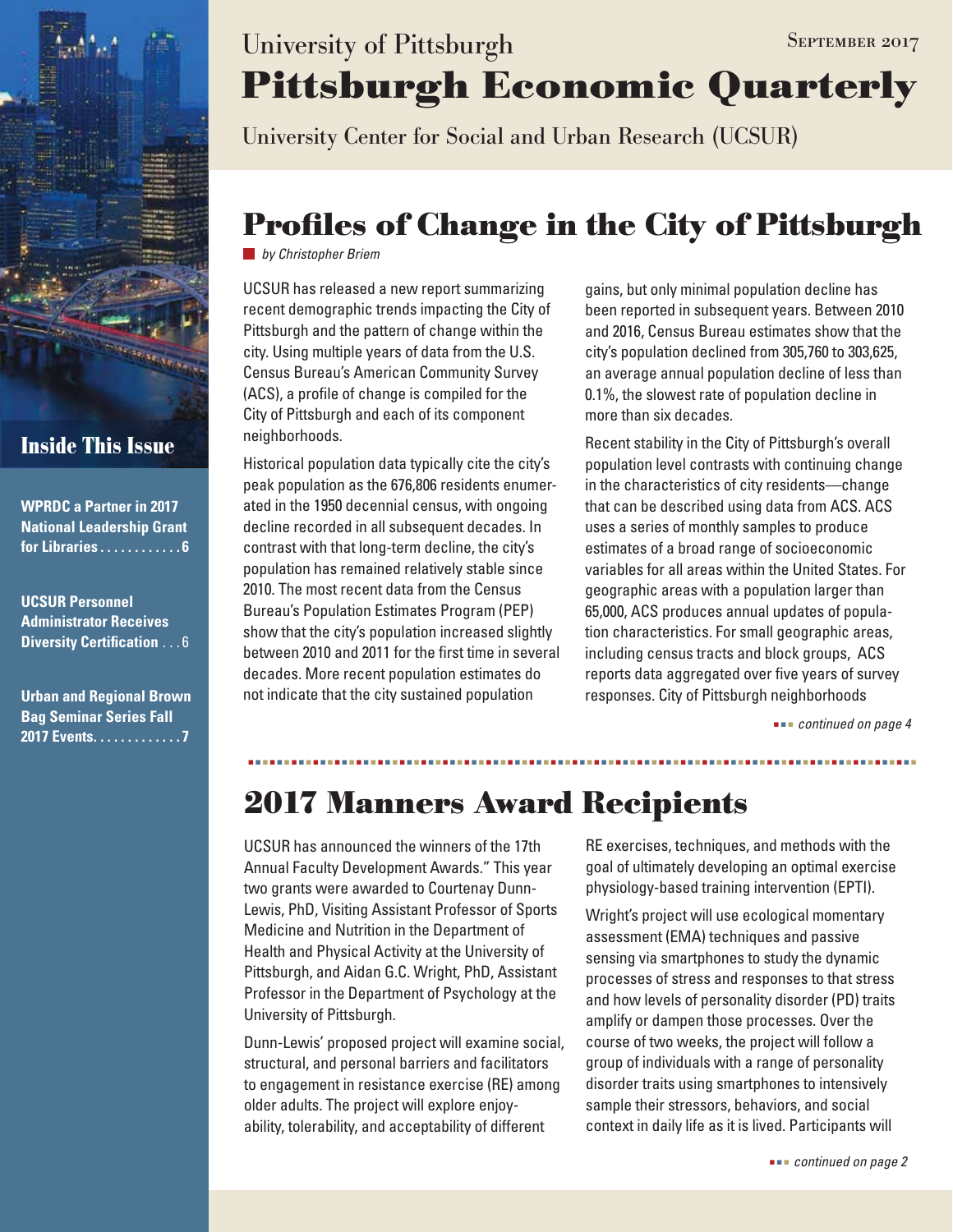#### **2017 Manners Award Recipients**

 *continued from page 1*

respond to brief momentary questionnaires throughout the course of their day with responses married to passive measurement of social context (e.g., audio sampling of milieu, location tracking, use of social media) and ambulatory psychophysiology (i.e., wrist-worn activity and heart rate tracking).

UCSUR's Annual Faculty Development Awards are presented in honor of Steven D. Manners, a longtime center researcher and administrator. Grants are intended to support pilot research primarily in the social, behavioral, and policy sciences. Special consideration is given to applications that are related to areas of particular interest to the center or applications using data collected by the center.



#### **Courtenay Dunn-Lewis, PhD**

Visiting Assistant Professor of Sports Medicine and Nutrition Department of Health and Physical Activity University of Pittsburgh

#### Project:

**Determining Barriers, Facilitators, and Preferences Related to Resistance Exercise in Older Adults**



**Aidan G.C. Wright, PhD** Assistant Professor Department of Psychology University of Pittsburgh

#### Project:

**Multimethod Assessment of Momentary Stress Processes in Personality Pathology** 



Steven D. Manners

UCSUR's Faculty Development Awards are awarded annually in honor of Steven D. Manners, who served as a researcher and administrator at the center between 1974 and his passing in 2000. Originally hired as a programmer and analyst, Steve eventually rose to the rank of assistant director. His efforts were instrumental in building a major survey research center at UCSUR and promoting interdisciplinary applied and basic research in the social and behavioral sciences. Manners earned a BS in biological sciences and chemistry at Pitt in 1973 and did postbaccalaureate studies in computer science between 1974 and 1976 before earning an MS in radiation health physics in 1980. Upon his passing in 2000, UCSUR created the Manners Faculty Development Awards to honor his memory.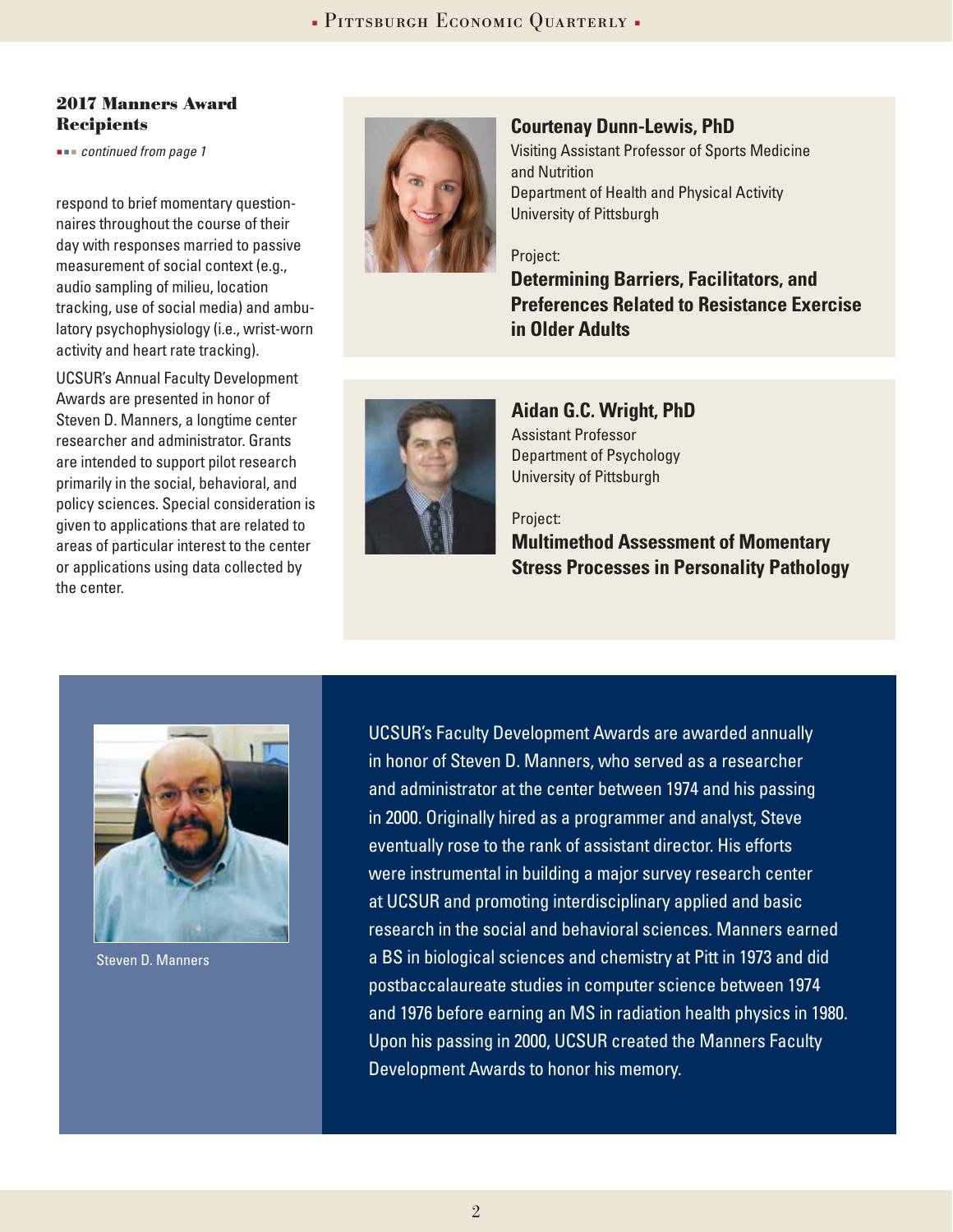### **Are you a researcher looking for resources?**

The University Center for Social and Urban Research (UCSUR) at the University of Pittsburgh provides a permanent infrastructure to assist in conducting quantitative, qualitative, and integrative mixedmethods research using state-of-the-art technology. UCSUR actively supports a wide range of research projects in collaboration with a wide range of organizations. Contact UCSUR if any of our programs can support your research needs.

### **UCSUR RESEARCH RESOURCES**

#### **SURVEY RESEARCH PROGRAM (SRP)**

Designs and conducts social science, public policy, and epidemiological surveys and telephone-based recruitment and screening studies. Features a 40-station call center for data collection using computer-assisted telephone interviewing (CATI); and expertise in Qualtrics Web survey software

#### **UCSUR RESEARCH REGISTRY**

An actively maintained IRB-approved local registry currently containing 5,000 residents with detailed sociodemographic information who are willing to take part in research studies

#### **QUALITATIVE DATA ANALYSIS PROGRAM (QDAP)**

Resource for all aspects of qualitative research including design/management, data collection (focus groups, in-depth interviews, Web-based information), transcription, coding/analysis, and reporting

#### **WESTERN PENNSYLVANIA REGIONAL DATA CENTER (WPRDC)**

Supports key community initiatives and research, by making regional public information easier to find and use. WPRDC provides infrastructure for data sharing in partnership with Allegheny County and the City of Pittsburgh. WPRDC serves as the open-data portal for the region. Web: wprdc.org

#### **SOUTHWESTERN PENNSYLVANIA COMMUNITY PROFILES**

Web site that presents community data and indicators in a series of interactive tables, maps, graphs, and charts across 11 areas in order to provide community and neighborhood information in a user-friendly setting Web: profiles.ucsur.pitt.edu

**For more information:**

ucsur.pitt.edu 412-624-5442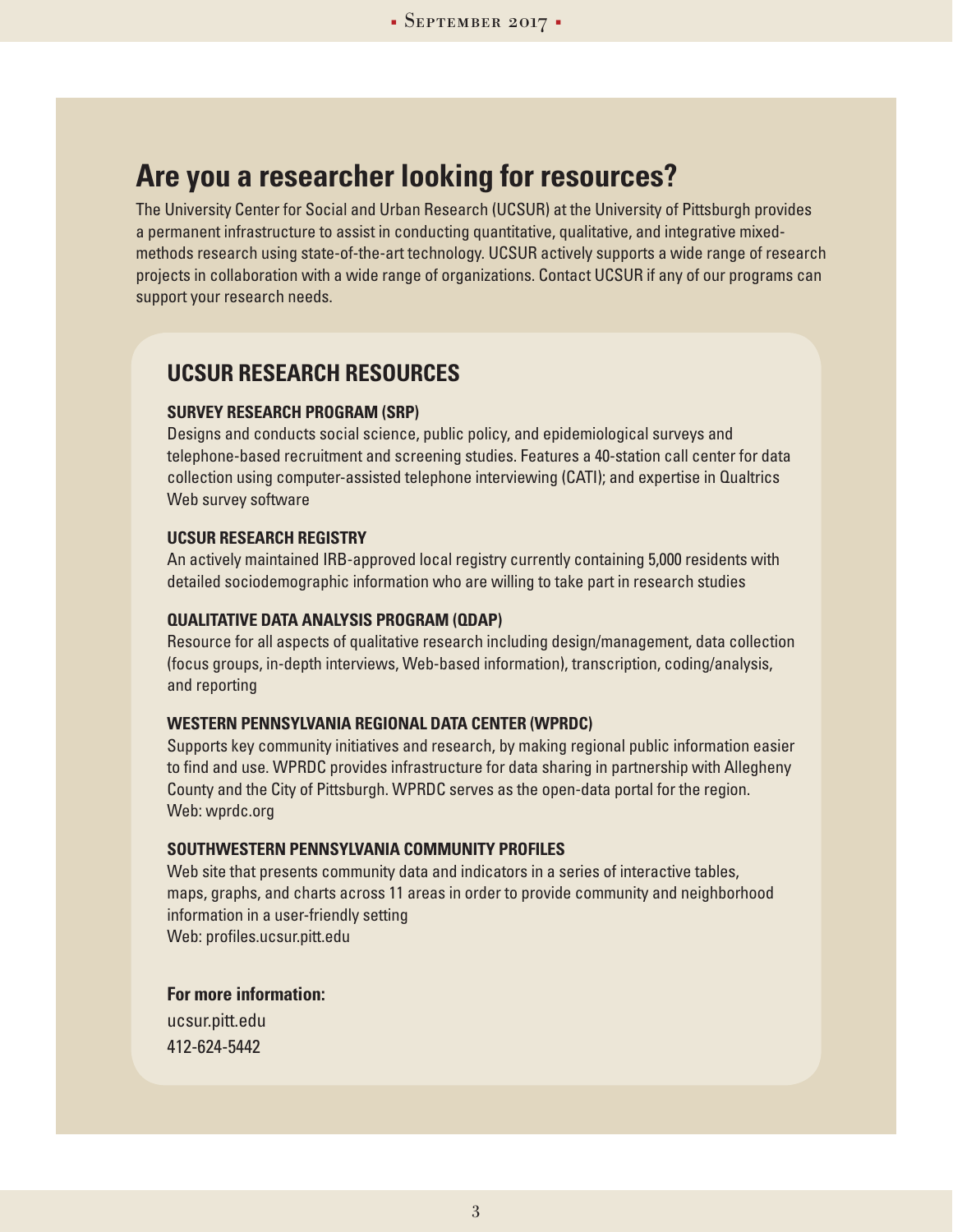#### **Profiles of Change in the City of Pittsburgh**

 *continued from page 1*

are currently defined as either a single census tract or a collection of census tracts and block groups, making the fiveyear estimates the only ACS data available for neighborhood-level analysis.

The data profiles compiled for the new report compare ACS data for two fiveyear time periods: 2006–10 and 2011–15. The full report compiles a profile of change for a summary of socioeconomic measures, including age, race, educational attainment, poverty, veteran status, and home ownership (housing tenure) for the City of Pittsburgh and each of its component neighborhoods. These profiles indicate that significant shifts are taking place in the characteristics of Pittsburgh's resident population and describe the pattern of change across individual city neighborhoods.

Recent ACS data indicate that the age characteristics of city residents continue to diverge from trends typical across the nation. A quarter century ago, the City of Pittsburgh was relatively older than both the nation and most other parts of the Pittsburgh region. More than two decades ago, the City of Pittsburgh began shifting toward a relatively younger population. The latest ACS data indicate those trends are continuing. Between the 2006–10 and 2011–15 periods, the population age 65 and over in the City of Pittsburgh declined by 4.7%, while the population between the ages of 25 and 44 experienced a gain of 10.0%. At the same time, the population age 18–24 remained mostly flat, and the population age 18 and younger declined by 8.2%. While the elderly have made up a declining proportion of the population within the city of

Pittsburgh, the proportion of elderly in the national population and other parts of the Pittsburgh region has increased. The latest ACS estimates for 2015 (based on ACS one-year estimates data) show that the proportion of elderly within the city of Pittsburgh (14.6%) is slightly below the national average (14.9%).

Also shifting are the characteristics by race for the city's population. Between the 2006–10 and 2011–15 periods, the Black-alone population within the City of Pittsburgh decreased by 4,138 (-5.2%), while the city's White-alone population declined by 2,209 (-1.1%). Much of that decline was offset by a significant

#### **City of Pittsburgh Annual Population Estimates, 1990–2016**



*SOURCE: U.S. Census Bureau Population Estimates Program*



#### **Proportion of Population Age 65 and Older, 1970–2015**

*SOURCE: 1970–2010 data from the decennial census, various years; 2015 data from American Community Survey one-year estimates.*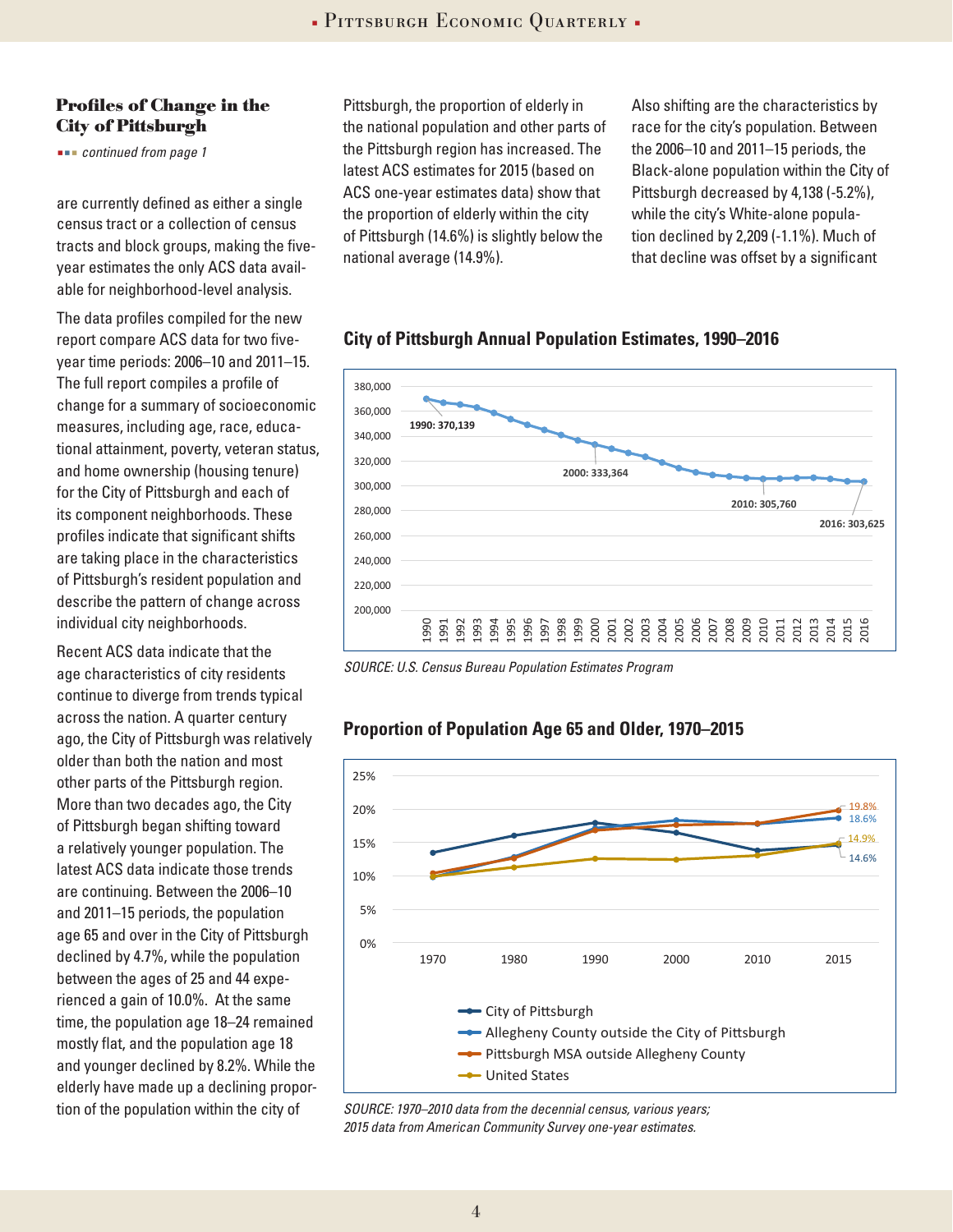increase in the Asian-alone population, which jumped by 3,615 (+28.7%) over the same period. In areas within Allegheny County but outside the City of Pittsburgh, the Black-alone population increased by 5,111 (+7.1%). Together, this data show a continuation of a shift of the Black population within Allegheny County. In 1970,

just under 72% of Allegheny County's Black population lived within the city of Pittsburgh. ACS one-year estimates since 2012 consistently indicate that the majority of Allegheny County's Black population now lives outside the City of Pittsburgh.

#### **City of Pittsburgh–Population Change by Age Group Between 2006-2010 and 2011-2015 Periods**



#### **City of Pittsburgh Population Change by Race between 2006–10 and 2011–15 Periods**



The full report compiles the characteristics of residents' educational attainment, poverty status, mode of commuting, housing tenure (home ownership vs. rental occupancy), and changes in the local veteran population. In addition to a profile for the City of Pittsburgh and each of its component neighborhoods, comparable data is presented for Allegheny County and the Pittsburgh metropolitan region.

While the ACS data for the 2011–15 period are the most recent five-year data available as of fall 2017, they nonetheless represent historical data. Comparing data for the 2006–10 and 2011–15 periods incorporates data over a 10-year period, but estimates for each period are presented as averages over each five-year period. Any trends identified by comparing the two periods can be interpreted as change over a five-year period. Not all trends identified in these profiles have necessarily continued, and some trends may have accelerated.

ACS is a sample-based data collection program. The five-year estimates, by amalgamating a larger amount of survey responses, have smaller errors than oneyear ACS estimates for the same geography. Nonetheless, sample and other measurement errors can impact the data presented here, especially for smaller geographies, including neighborhoods and estimates produced for small population groups. These profiles are intended to be one data source used in conjunction with other data for those studying change within the city of Pittsburgh and its component neighborhoods. The full report is available on the UCSUR Web site at ucsur.pitt.edu.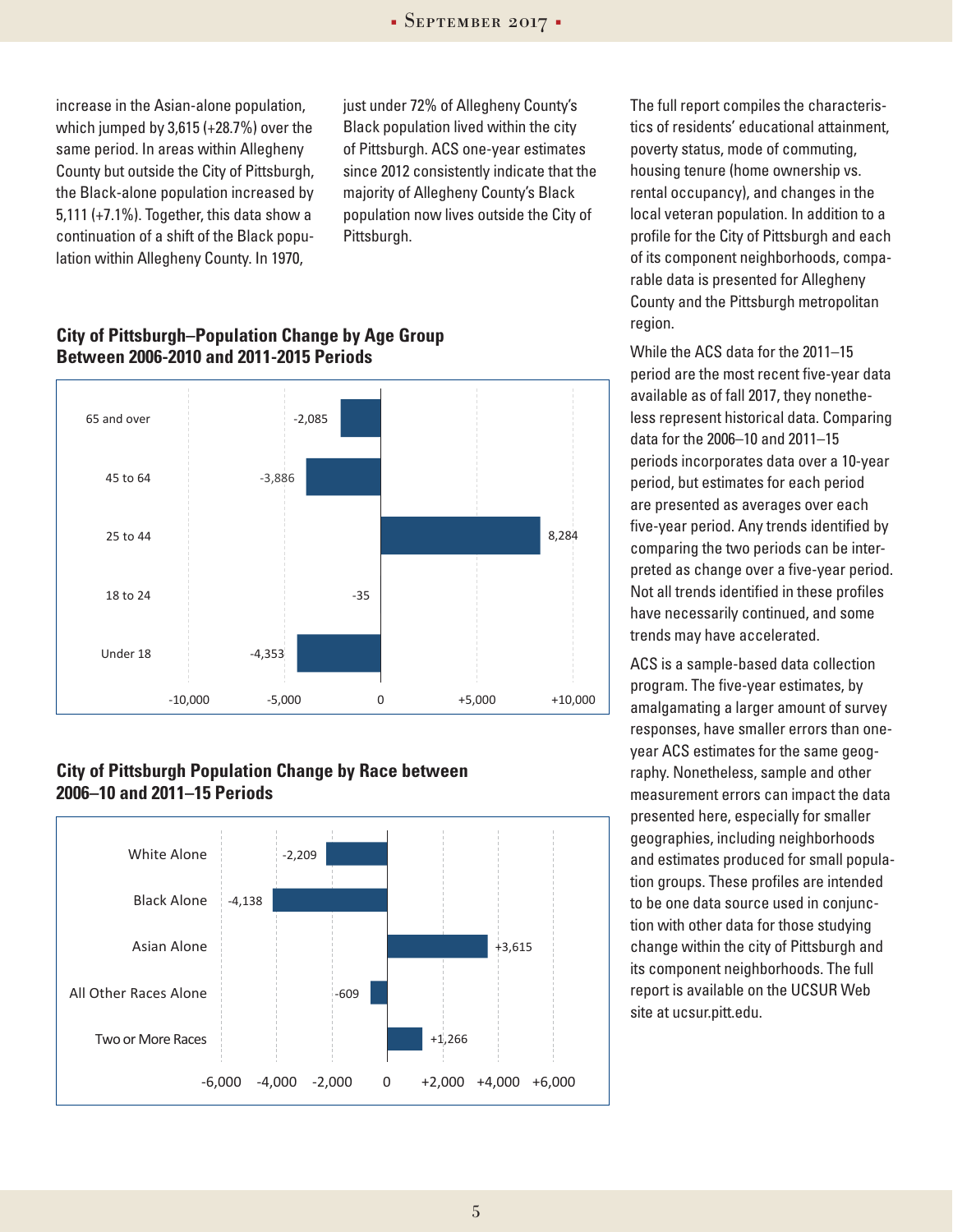### **WPRDC a Partner in 2017 National Leadership Grant for Libraries**

The Institute of Museum and Library Services has awarded a 2017 National Leadership Grant for Libraries to the University Library System at the University of Pittsburgh in partnership with the Carnegie Library of Pittsburgh; the Western Pennsylvania Regional Data Center (WPRDC), and the Urban Institute, which supports and coordinates the National Neighborhood Indicators Partnership. WPRDC and its partners will help public and academic libraries to serve as key partners in local open civic data ecosystems. A guide and tool kit will be developed to help public and academic libraries to identify local needs and contexts around open civic data; consider roles, opportunities, practices, and governance in the civic data ecosystem; anticipate and address

common challenges; measure local civic open data health and capacity; and learn from examples of successful civic data partnerships.

#### **About the Institute ofMuseum and Library Services**

The Institute of Museum and Library Services is the primary source of federal support for the nation's approximately 123,000 libraries and 35,000 museums. Its mission is to inspire libraries and museums to advance innovation, lifelong learning, and cultural and civic engagement. Its grant making, policy development, and research help libraries and museums to deliver valuable services that make it possible for communities and individuals to thrive.

#### **About WPRDC**

WPRDC supports key community initiatives by making public information easier to find and use. Itr provides a technological and legal infrastructure for data sharing to support a growing ecosystem of data providers and data users. WPRDC maintains Allegheny County and the City of Pittsburgh's open data portal and provides a number of services to data publishers and users. It also hosts data sets from these and other public sector agencies, academic institutions, and nonprofit organizations. WPRDC is managed by the University Center for Social and Urban Research, and is a partnership of the University, Allegheny County and the City of Pittsburgh.

### **UCSUR Personnel Administrator Receives Diversity Certification**



UCSUR's Personnel Administrator, Donna King, was among the first University of Pittsburgh staff members to be awarded a certificate from the University of Pittsburgh Office of Diversity and Inclusion for successfully completing all of the requirements of the Diversity and Inclusion Certificate Program. Donna was awarded the certificate on June 13, 2017, by Pamela W. Connelly, Vice Chancellor for Diversity and Inclusion. The Diversity and Inclusion Certificate Program (DICP) is designed to reinforce the University's core values of

diversity and inclusion through a series of six workshops open to all faculty and staff. The workshops address both individual behaviors and University policies that can impact an environment of opportunity and success for all members of the University community. Participants will leave these workshops with an increased awareness of the importance of diversity and inclusion in an environment of academic and workplace success as well as tools and strategies to foster inclusion.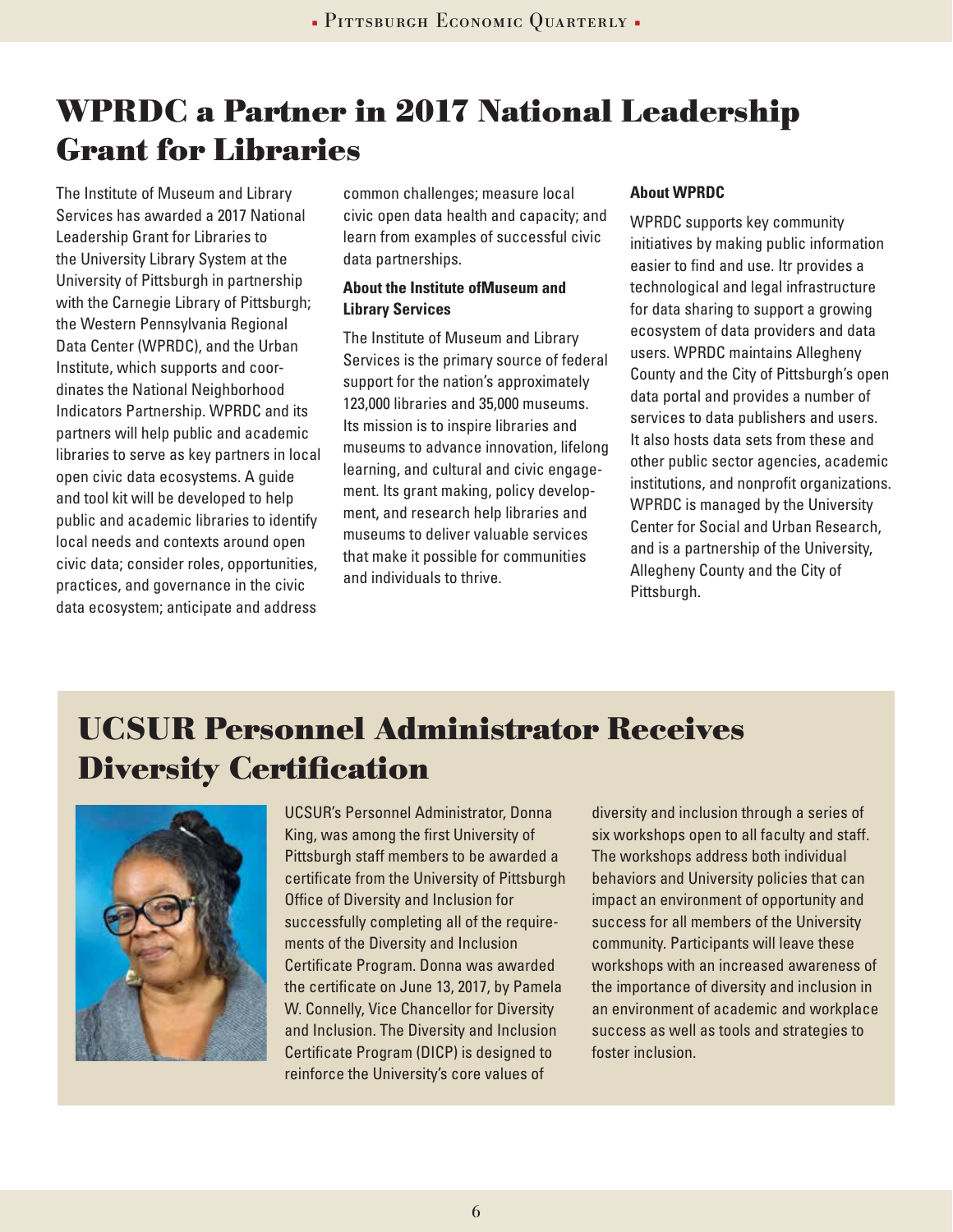### **Urban and Regional Brown Bag Seminar Series Fall 2017 Events**

Bring your lunch and join us for presentations that highlight neighborhood, community, economic, and other social research by our esteemed colleagues. Presenters include local, national, and international social research experts. Lectures are from noon to 1:15 p.m.

Please note the location of the seminars: 3911 Wesley W. Posvar Hall, at 230 South Bouquet Street, Pittsburgh, PA 15260 (next to the Hillman Library on the Schenley Oval in the center of University of Pittsburgh Oakland campus).

On-street metered parking is available as is a metered parking lot at Semple and Bouquet streets. Other parking is available at the parking garage underneath Soldiers & Sailors Memorial Hall & Museum at the corner of Fifth Avenue and Bigelow Boulevard.

More information and schedule updates are available online at ucsur.org/ura-brown-bag.

RSVP before attending one of our sessions by phone 412-624-1019 or e-mail SWPA@pitt.edu.



#### **" November 3, 2017**

Can Participatory Mapping Platforms Change the Way We Work With Urban Perceptions?

**Jirí Pánek, PhD** Assistant Professor Department of Development and Environmental Studies, Palacky University Olomouc, Czech Republic 2017 Ruth Crawford Mitchell Fellow in the Urban Studies Program University of Pittsburgh

#### **November 10, 2017**

"Are Entrepreneurial Ecosystems Exacerbating Urban Inequality? Evidence from Four Cities"

**Elsie Harper-Anderson, PhD** Assistant Professor L. Douglas Wilder School of Government and Public Affairs Virginia Commonwealth University

#### **December 1, 2017**

"What Helps and Hinders Green Infrastructure on Vacant Land in Legacy Cities?"

**Margi Dewar, PhD** Emeritus Professor of Urban and Regional Planning Taubman College of Architecture and Urban Planning University of Michigan



**December 8, 2017** "Looking Ahead—What the Trump Administration Means for Brownfield Redevelopment"

**Charlie Bartsch** Senior Fellow Northeast-Midwest Institute